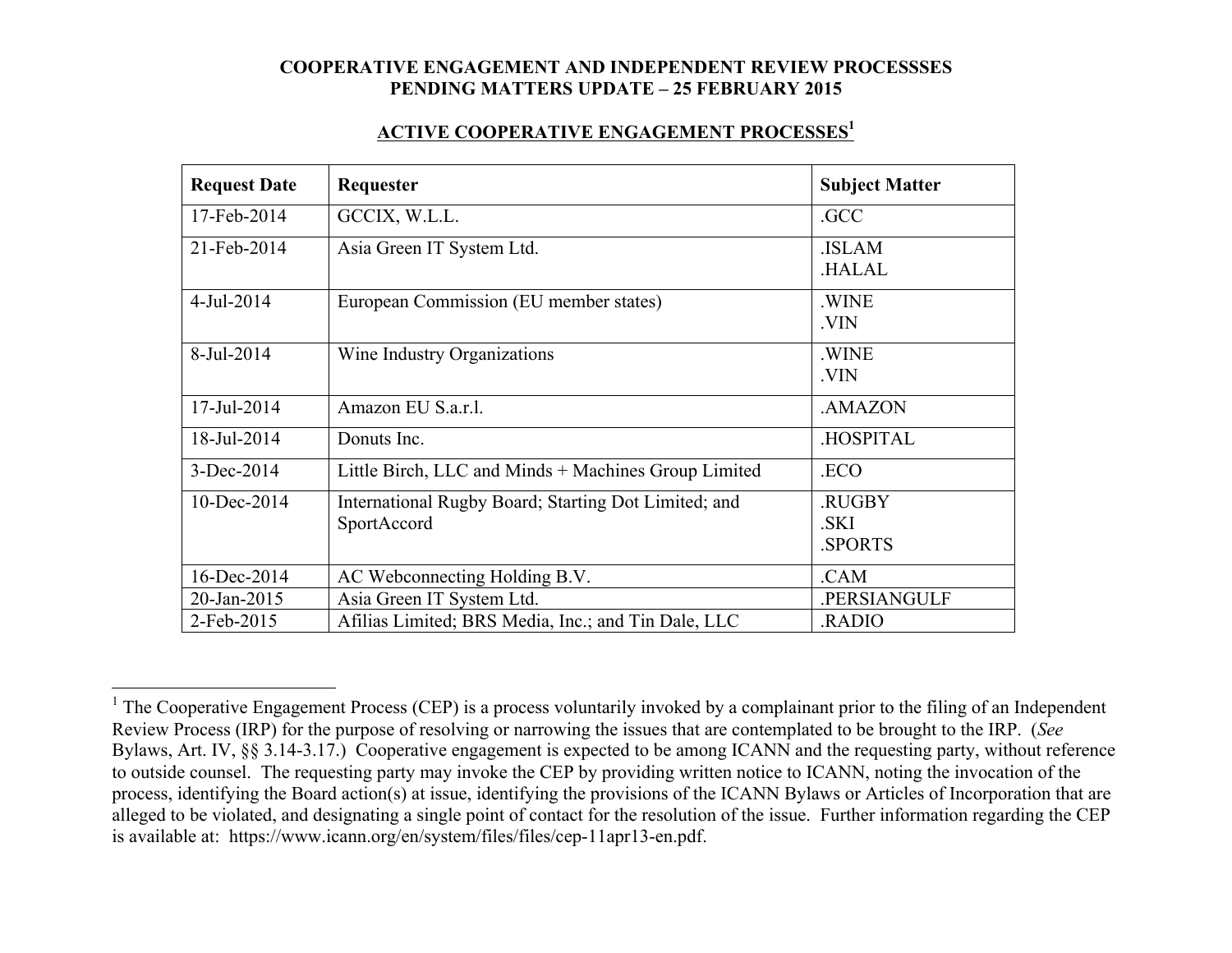# **ACTIVE INDEPENDENT REVIEW PROCESSES<sup>2</sup>**

| <b>Request</b><br>Date | Requester                                                                                       | <b>Subject Matter</b> | <b>Status</b>                                                                                                                                                                                                 |
|------------------------|-------------------------------------------------------------------------------------------------|-----------------------|---------------------------------------------------------------------------------------------------------------------------------------------------------------------------------------------------------------|
| 24-Oct-2013            | DotConnectAfrica Trust<br>https://www.icann.org/resources/p<br>$ages/dea-v-icann-2013-12-11-en$ | .AFRICA               | Panel Selection: The original Panel was confirmed on<br>10 April 2014. Following withdrawal of one of the<br>three panelists for personal reasons, a replacement<br>panelist was confirmed on 5 January 2015. |
|                        |                                                                                                 |                       | Written Submissions: Written submissions are posted<br>at https://www.icann.org/resources/pages/dca-v-icann-<br>2013-12-11-en.<br>Hearing(s): A hearing has been scheduled for $22-23$                        |
|                        |                                                                                                 |                       | May 2015.                                                                                                                                                                                                     |

<sup>&</sup>lt;sup>2</sup> The Independent Review Process (IRP) is a process by which any person materially affected by a decision or action by the Board that he or she asserts is inconsistent with the Articles of Incorporation or Bylaws may submit a request for independent review of that decision or action. (*See* Bylaws, Art. IV, § 3.) In order to be materially affected, the person must suffer injury or harm that is directly and causally connected to the Board's alleged violation of the Bylaws or the Articles of Incorporation, and not as a result of third parties acting in line with the Board's action. Further information regarding the IRP is available at: https://www.icann.org/resources/pages/mechanisms-2014-03-20-en.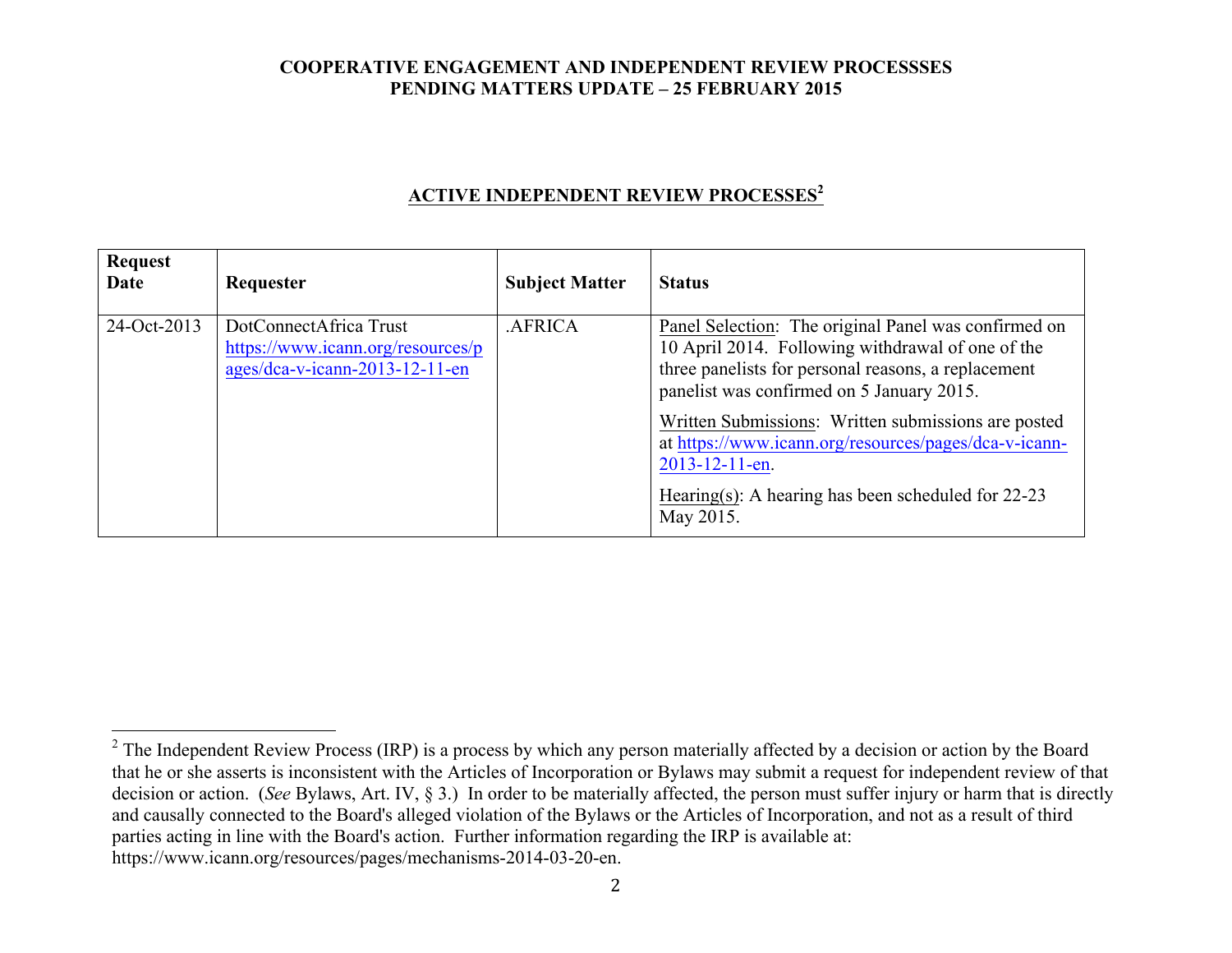| <b>Request</b><br><b>Date</b> | Requester                                                                                               | <b>Subject Matter</b> | <b>Status</b>                                                                                                                                     |
|-------------------------------|---------------------------------------------------------------------------------------------------------|-----------------------|---------------------------------------------------------------------------------------------------------------------------------------------------|
| 18-Mar-2014                   | Booking.com<br>https://www.icann.org/resources/p<br>ages/booking-v-icann-2014-03-25-<br>en              | <b>HOTELS</b>         | Panel Selection: The Panel was confirmed on 1 August<br>2014.                                                                                     |
|                               |                                                                                                         |                       | Written Submissions: Written submissions are posted<br>at https://www.icann.org/resources/pages/booking-v-<br>icann-2014-03-25-en                 |
|                               |                                                                                                         |                       | Hearing(s): IRP hearing took place on 10 December<br>2014; parties are awaiting a Declaration from the<br>Panel.                                  |
| $11$ -Jun-2014                | Vistaprint Limited<br>https://www.icann.org/resources/p<br>ages/vistaprint-v-icann-2014-06-<br>$19$ -en | .WEBS                 | Panel Selection: The full Panel was confirmed on 13<br>January 2015.                                                                              |
|                               |                                                                                                         |                       | Written Submissions: Written submissions are posted<br>at https://www.icann.org/resources/pages/vistaprint-v-<br>icann-2014-06-19-en              |
|                               |                                                                                                         |                       | Hearing(s): Procedural hearing took place on $26$<br>January 2015; IRP hearing date to be determined.                                             |
| 17-Jul-2014                   | Merck KGaA<br>https://www.icann.org/resources/p<br>ages/merck-v-icann-2014-07-22-                       | .MERCK<br>.MERCKMSD   | Panel Selection: The parties have each selected a<br>panelist; the ICDR in process of appointing third<br>panelist in accordance with Rule 12(3). |
|                               | en                                                                                                      |                       | Written Submissions: Written submissions are posted<br>at https://www.icann.org/resources/pages/merck-v-<br>icann-2014-07-22-en                   |
|                               |                                                                                                         |                       | Hearing(s): None set; pending full Panel confirmation.                                                                                            |